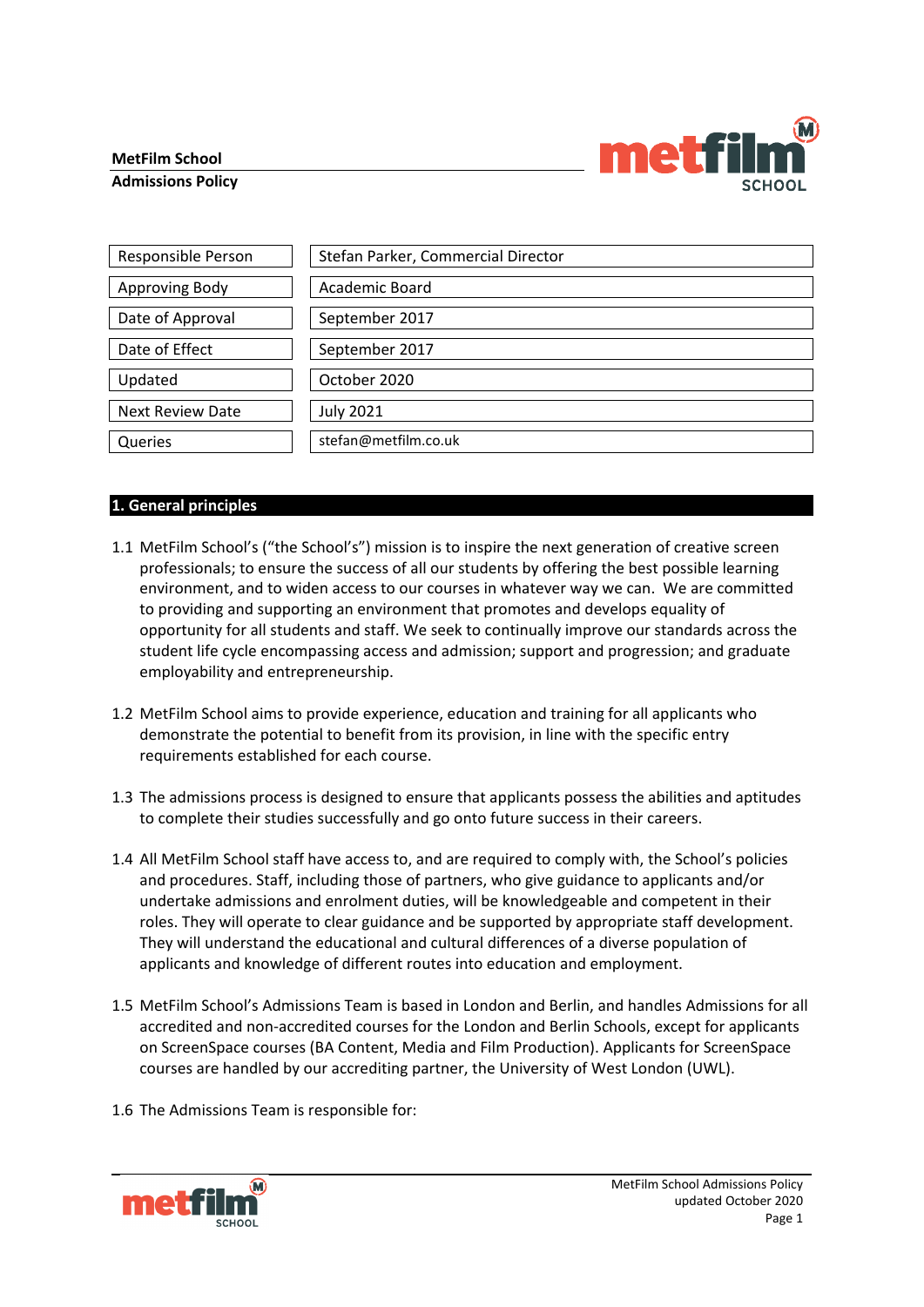- o Ensuring that Admissions processes and policies are clear and transparent and subject to regular review.
- o Maintaining clarity and transparency in student recruitment practices.
- o Maintaining appropriate professional standards in their duties.
- 1.7 All admission procedures and criteria by which applicants are selected will be fair, lawful, clear and explicit, open and consistently applied. All procedures will conform to the requirements of current legislation. MetFilm School complies with all appropriate equality legislation and seeks to implement policies and practices that are fair, consistent and transparent.
- 1.8 Applicants will be selected based on their application, including the evidence of their qualifications and experience and, where appropriate, using interviewing, auditions or other such mechanisms. Consideration will be given to the nature and the purpose of an interview, or any other selection method, the criteria to be used for selection and whether applicants are to be interviewed individually or in groups.
- 1.9 The applicant is responsible for ensuring that MetFilm School is in receipt of all information pertinent to making a decision on their application and that all information is accurate. Omission of relevant information, or the supply of inaccurate information, may invalidate the application or the offer of a place.
- 1.10 Applications from international students from both within and outside the European Union (EU) will be supported through the application process. As all teaching, learning and assessment at the School is through the medium of English, to facilitate full and effective participation, all applicants will be required to demonstrate that they meet the required level of English language competency for their desired course of study. International applicants wishing to gain admission to the School to study must meet and possess the appropriate UK immigration requirements in force at the time of entry onto the course. Each course may state an overall IELTS score (or equivalent) together with an individual element requirement, as and where appropriate.
- 1.11 All recruitment, admissions, enrolment and induction procedures will be regularly monitored for their effectiveness for all categories of applicants.

## **2. Guidance, procedures and policies**

- 2.1 To implement its principles the School will regularly review and update guidance and procedures including:
	- Staff guides to: Entry guidance and admission criteria; Enrolment & Induction
	- **Undergraduate and Postgraduate Language Requirements**
	- **■** Undergraduate and Postgraduate Admissions Processes
	- **Admission procedures for international students**
	- Admission procedures for applicants with disabilities or medical conditions.
- 2.2 The Admissions Policy and its associated guidance are mapped against the QAA UK Quality Code for Higher Education.

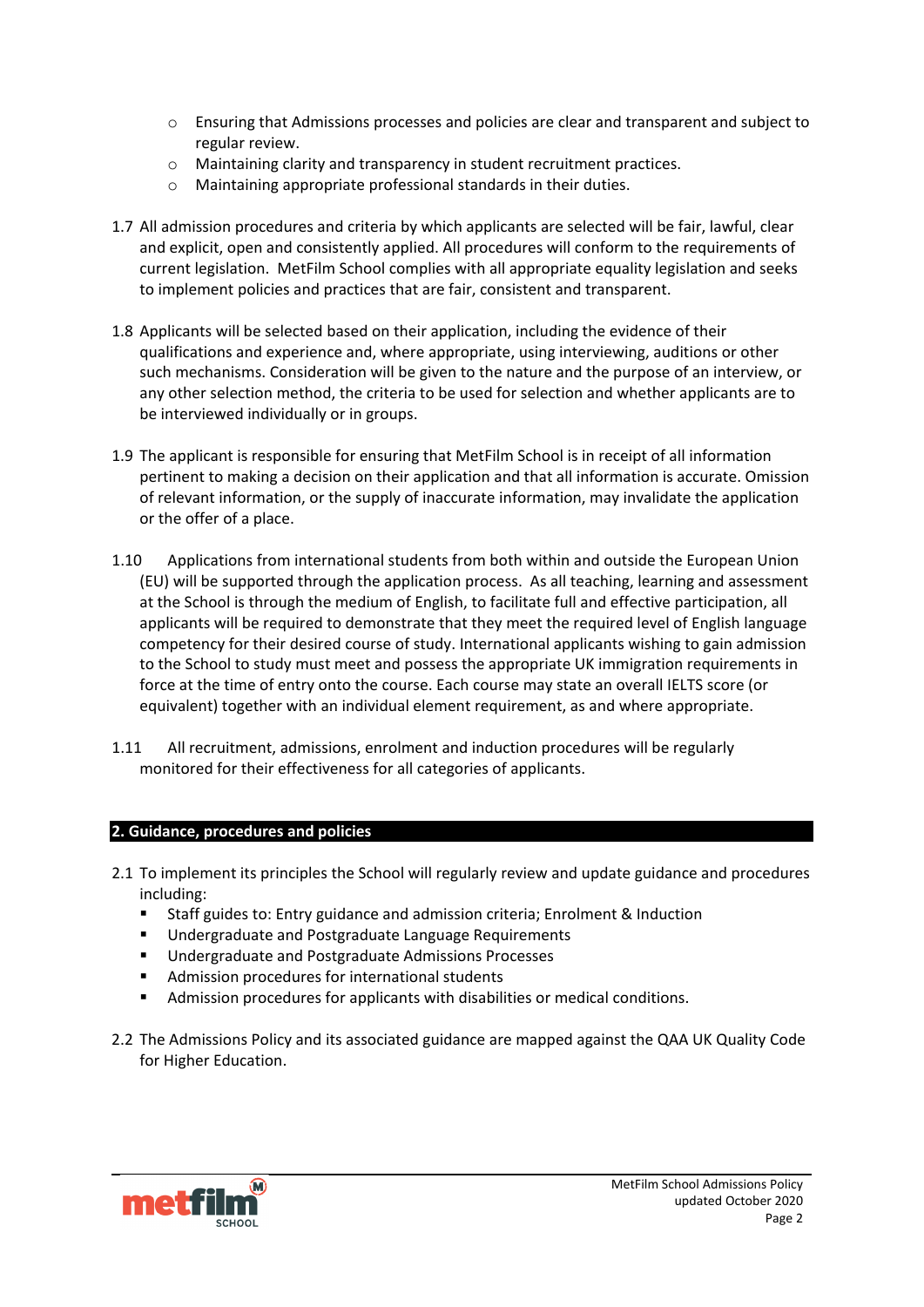#### **3. Information and guidance**

- 3.1 MetFilm School will provide applicants with clear, relevant and accessible information that is accurate at the time of publication and, guidance to enable applicants to make informed decisions about their options, prior to and during their course of study. This will be achieved by:
	- a) Maintaining an up to date website. Providing information on the school, facilities, admissions process, and specific course information for every course offered by MetFilm School. This information will give details of course content, normal entry requirements, fees, any other costs, attendance, duration of study, location, and progression opportunities.
	- b) The information on our website and provided to prospective students will meet the expectations of QAA UK Quality Code for Higher Education and will include, in addition to the above, information on modes of study, the extent of flexibility and choice, and will also provide information on which courses are accredited or approved by professional and statutory bodies.
	- c) Responding to applicants' requests for advice made by telephone, email or in person.
	- d) Providing free information and advice from a suitably qualified member of staff to applicants.
	- e) Holding advertised open days/evenings, taster days.
	- f) Allowing schools to visit MetFilm School.
	- g) Advertising the financial support, including bursaries and scholarships, available through the School and from other agencies.
	- h) Describing the range of learner support, academic and pastoral, available for students.
	- i) Providing language requirements for all courses at MetFilm School.
	- j) Providing guidance on the process and requirements for international students wishing to study in the UK under a Tier 4 (general) student visa.
	- k) Providing access to information in suitable alternative formats for those applicants with disabilities or with particular needs as appropriate.
	- l) Providing information on the facilities available on each campus for students with disabilities.
	- m) Providing advice and guidance on opportunities for credit transfer and accreditation of prior learning, in consultation with the Quality Manager or other relevant staff.
	- n) Ensuring that any alterations to courses from earlier published information are communicated to applicants holding an offer. This may include closure of a course, significant changes to cost, location, content and the status of a course, including withdrawal or granting of validation by a professional or statutory body, or the failure of an advertised course to gain approval or accreditation.

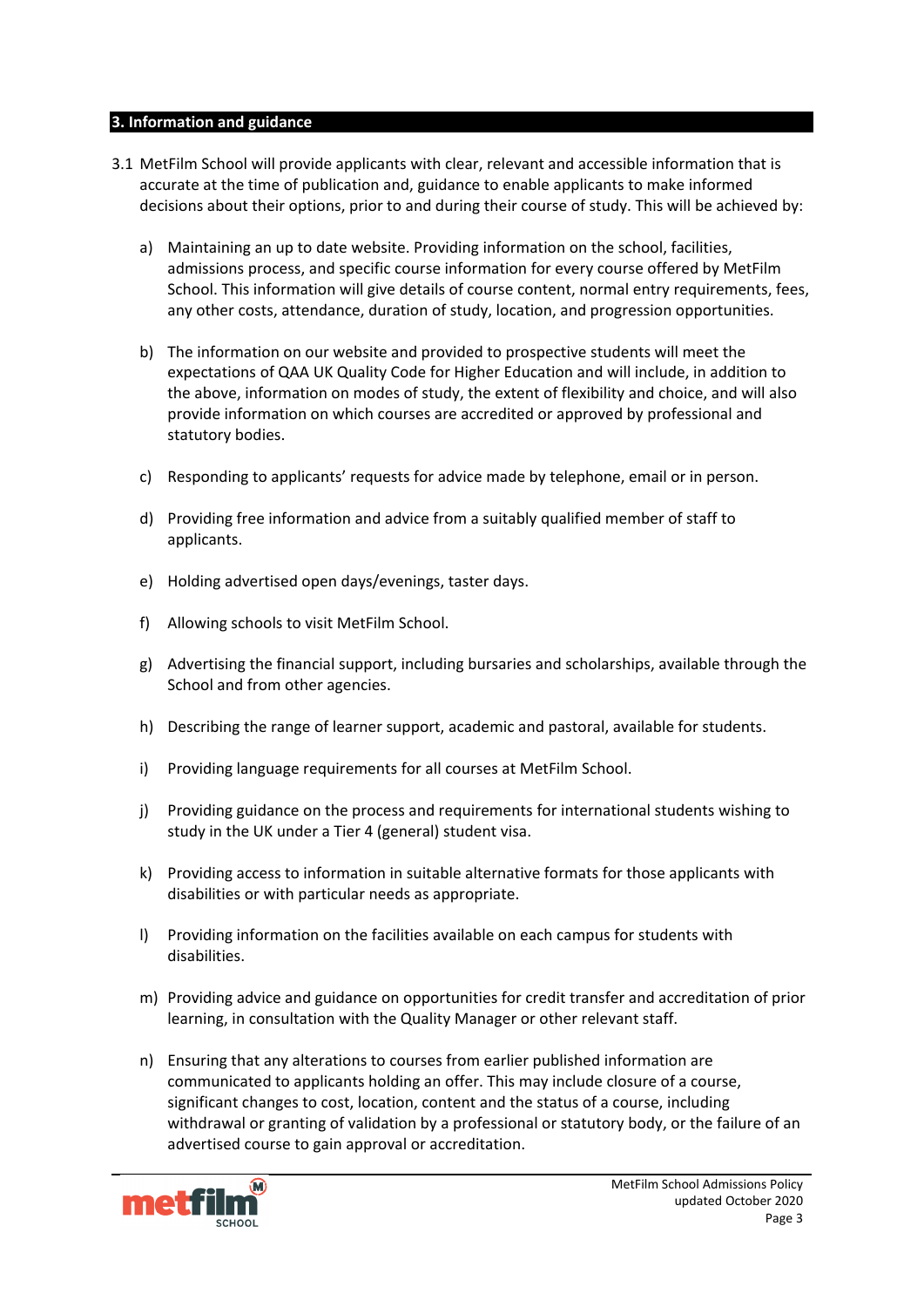#### **4. Recruitment and selection procedures**

4.1 The School is committed to ensuring that selection policies and processes are transparent and are followed fairly, courteously, consistently and promptly; that information concerning applicants remains confidential, and that decisions are made by those equipped to make the required judgements.

## **Selection principles**

- 4.2 Entry requirements will be transparent and consistently used for all applicants when considering ability, aptitude, skills, qualifications and prior learning or experience (acquired in the workplace or elsewhere) that indicates their potential to succeed on the course and will be published in prospectuses, leaflets or through the School's website.
- 4.3 Selection criteria for courses leading to awards by the School's validating partner will be determined at validation and published in Course Specifications on the School website.
- 4.4 Selection criteria for other courses will be set with regard to guidance and policies issued by the School or by professional/regulatory bodies, from time to time, and will be published in prospectuses, leaflets or through the School website.
- 4.5 The School reserves the right to review and alter criteria where appropriate and in line with the School's policies and procedures.

## **Admissions processes**

- 4.6 On application forms, at any interviews or other selection activities, applicants will be expected to draw attention to relevant qualifications, experience and other information that might support their application.
- 4.7 Where courses are full and/or waiting lists are held, or when courses have to be closed for any reason, applicants should be informed immediately with the offer of alternative courses wherever possible.
- 4.8 Every reasonable adjustment will be made to support applicants who have disclosed a physical or sensory disability, specific learning or unseen difficulties. Both on the application form, at any interview or other selection activity applicants will be encouraged to disclose and discuss their needs.
- 4.9 In the majority of cases, a criminal conviction will not prevent an offer being made. However, the School reserves the right to assess all such applications to ensure that admitting the applicant would not place staff, students or visitors to the School at risk. MetFilm School will use our Consideration of Disclosed Criminal Convictions process to assess the applications of any students who declare criminal convictions to us. Where these applicants are on ScreenSpace courses, our accrediting partner's published processes will apply.
- 4.10 For applicants to a course where a reference is required and there has been a significant break since schooling, a personal reference from a professional or employer (not friend or family) may be requested rather than a school reference.

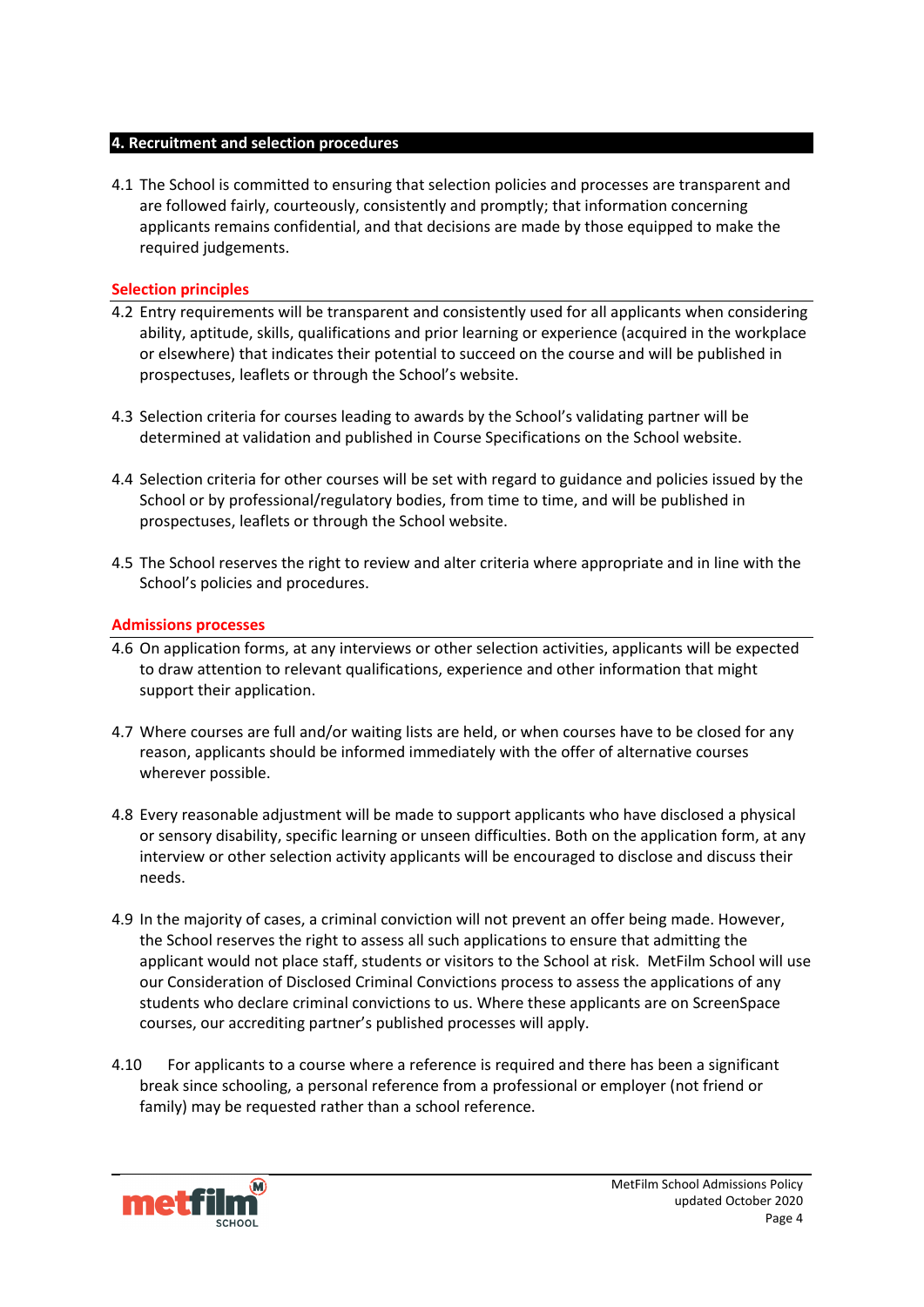- 4.11 Parents or guardians of applicants under 18, and applicants with learning difficulties or medical conditions, are normally encouraged to be involved in the admissions process to establish links as early as possible between the family and the School. However, to safeguard the interests of applicants there are some restrictions on sharing information with parents and employers.
- 4.12 Applicants who will be under 18 years old when they start their studies with us are admitted only after consultation with parents or guardians, with accrediting partners, and with local education authority representatives as appropriate.
- 4.13 The School will carry out checks on documents supplied by applicants to establish authenticity to guard against fraudulent applications. The School will not accept applications where authenticity is in doubt.
- 4.14 We consider deferred applications for up to one year. If students do not take up their place, then a further application would be required in the following year.
- 4.15 Any additional entry criteria required by statutory regulatory bodies (e.g. regarding medical or criminal records) will be communicated to admissions staff and applicants.

#### **Interviewing and assessment**

- 4.16 Applicants will receive clear information on interviews, auditions or any form of assessment applied during the application process.
- 4.17 Interviews, auditions and assessments will be conducted and evaluated in a standardised manner for the course.
- 4.18 Decisions, and the reasons for the decisions, are recorded in writing as fully as possible to facilitate feedback to unsuccessful applicants. These records will be retained by the School in line with our Data Protection policies and procedures and the data retention schedules therein.
- 4.19 Where courses require an interview, applicants will be notified of their appointment within a stipulated timeframe and overall waiting times will be monitored and kept as short as possible.
- 4.20 Where an applicant is perceived as unsuitable for a course, then, wherever possible, they will be referred to other appropriate courses MetFilm School offers.

## **Advanced Standing and Credit Transfer**

- 4.21 Advanced Standing (sometimes also known as Credit Transfer) is a term used to confirm that a student may enter an academic course at a stage later than the normal entry point. Advanced Standing for students can be awarded through APCL or APEL or a combination of both.
- 4.22 APL stands for Accreditation of Prior Learning. It is the process by which students can be exempt from some parts of their chosen course of study. The grounds for such exemption is that the student in question already possesses the skills/ knowledge required, either from previous experiences (APEL) or academic achievements (APCL).

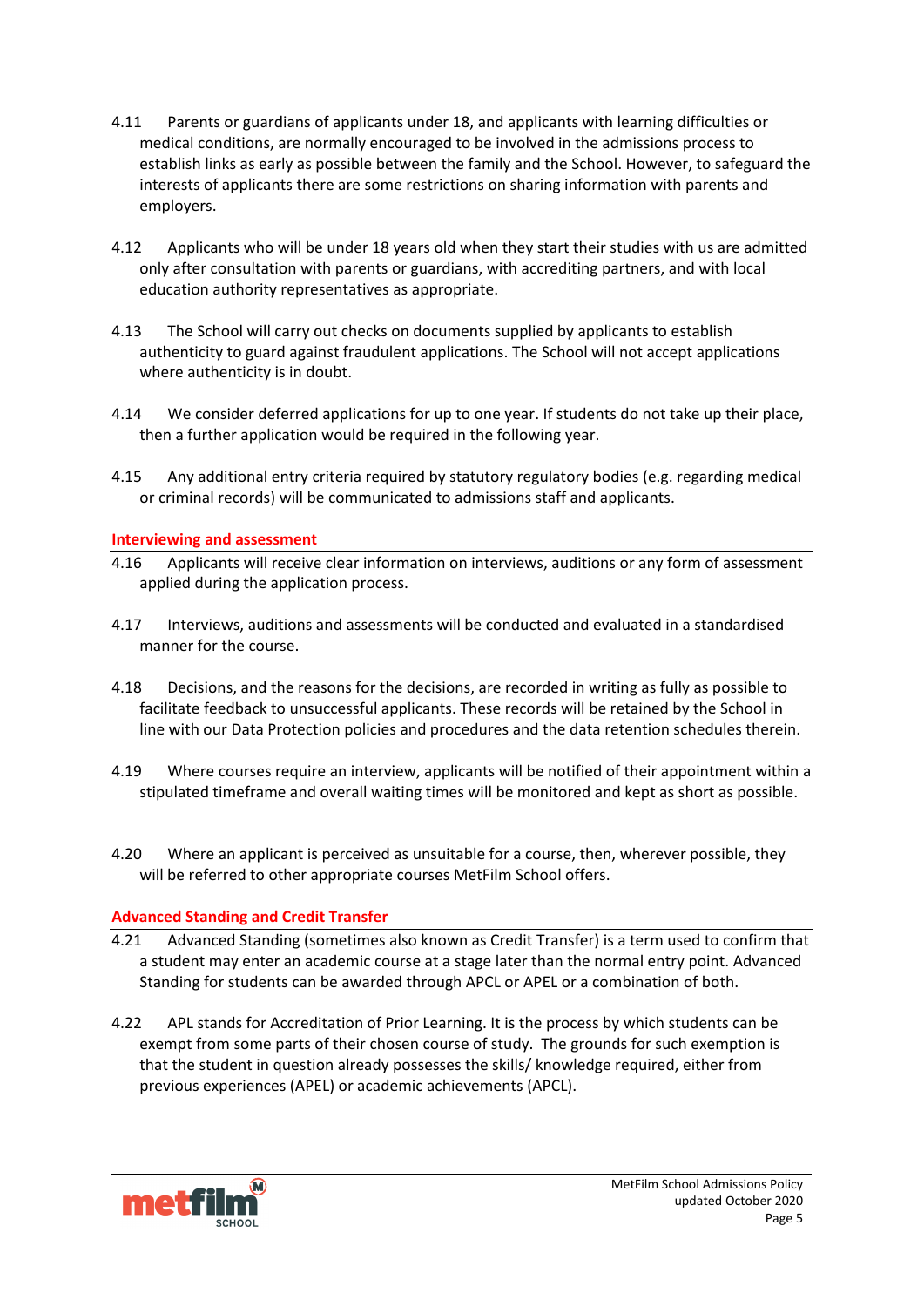- 4.23 Accreditation of Prior Certificated Learning (APCL) involves decisions where the student is seeking entry to or exemption from parts of academic courses based on achievement certificated by another institution or awarding body.
- 4.24 Accredited Prior Experiential Learning (APEL) involves decisions where the student is seeking entry to or exemption from parts of academic courses and whose claims are based not on prior certificated learning but on evidence demonstrating that relevant learning has taken place through extra-curricular experience.
- 4.25 Articulation Agreement where the MetFilm School agrees with a specific institution that specific named course(s) and qualification(s) of that institution are suitable for entry to, or credit exemption from, specific academic course(s).
- 4.26 For Higher Education courses at the School, formal APL can be used; however, it involves the full assessment and internal verification process for the qualification. If applicants hold any other allied qualifications the equivalence of these qualifications and the relevance and currency of experience will be judged by the admissions tutor against the course entry requirements. Where appropriate and subject to awarding body requirements applicants may be given exemption from parts of a course if they can still meet the assessment requirements. Where credit transfer opportunities exist, these will be explained to applicants.
- 4.27 For further information refer to the APL Process document, which can be obtained by students by emailing [info@metfilmschool.co.uk,](mailto:info@metfilmschool.co.uk) or by staff within our internal intranet.
- 4.28 All applications for advanced standing are considered in line with our accrediting partners processes. More information on these can be found in the University of West London's Credit Transfer Policy available here: [https://www.uwl.ac.uk/about-us/policies-and-regulations.](https://www.uwl.ac.uk/about-us/policies-and-regulations) Credit transfers, including advanced standing, are subject to approval of course leaders, and final approval is granted by our accrediting partner.

## **Admission offers**

- 4.29 Offers will be made as promptly as possible. Clear information will be provided to the successful applicant on:
	- Any conditions attached to the offer
	- **What the applicant must do next and by when**
	- When further information e.g. regarding welcome information, will be provided.
	- Any arrangements for enrolment, registration, induction
	- Any orientation or induction for international students before the start of the course
- 4.30 Clear information should be given to applicants who do not meet the required entry criteria specified in the offer regarding their options and what action to take.
- 4.31 Prompt and clear feedback is given to applicants who have not been offered a place, when requested, and advice about alternatives and future options will be given, as appropriate.
- 4.32 Where offers have been made based on fraudulent information, the School reserves the right to withdraw the offer or withdraw the student if enrolled.
- 4.33 The School encourages disabled applicants and students to disclose their disability and support requirements at the earliest opportunity, for example on the application form or at any

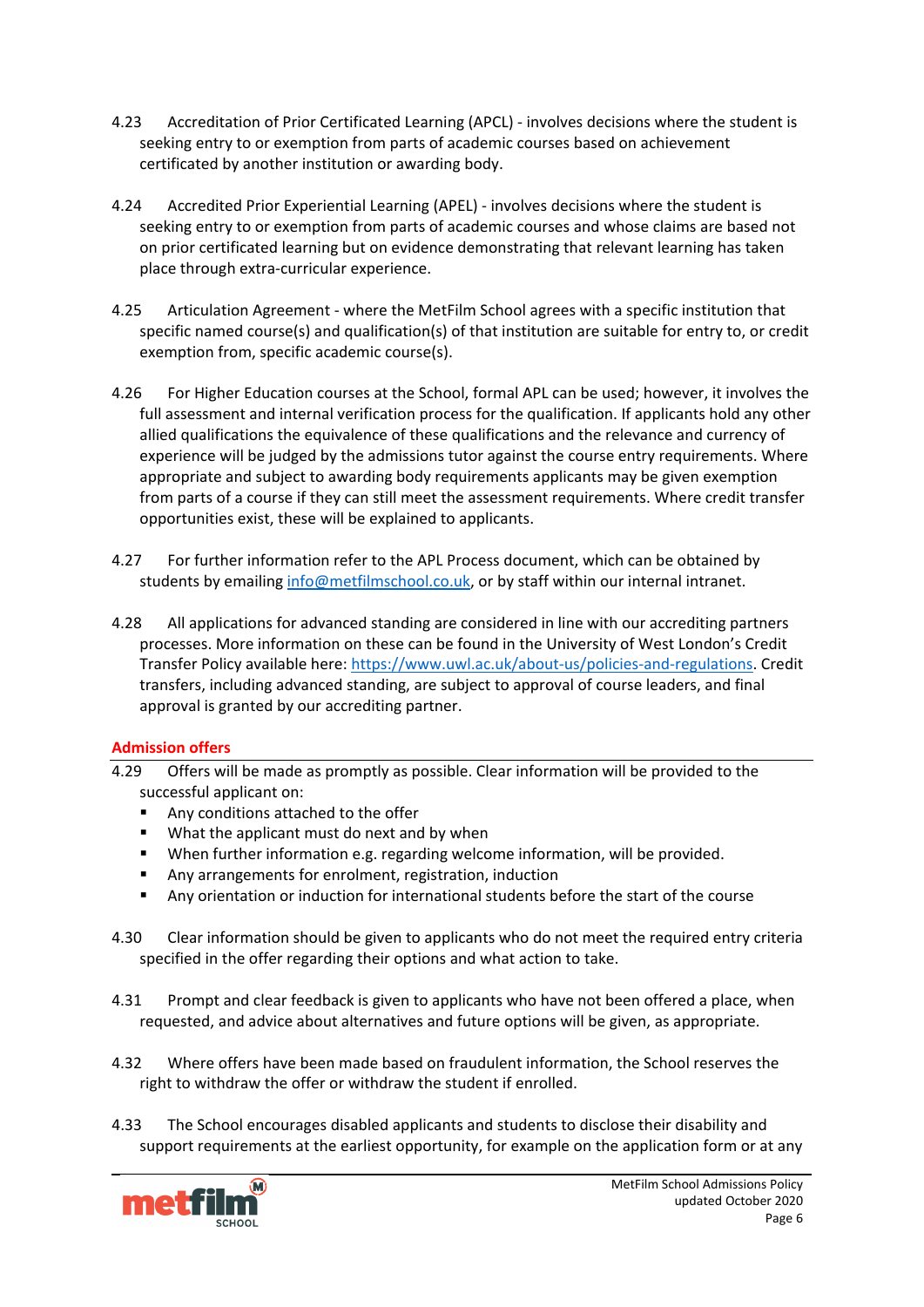interview as this helps staff and partnership institutions to provide students with appropriate information and support. Such early disclosure enables the School, in conjunction with our accrediting partner, to contact the applicant to consider appropriate support requirements and to identify whether reasonable adjustments can be made prior to the start of term.

- 4.34 Where student require reasonable adjustments for any part of the admissions process, the admissions team will consult with Student Services and the Disability and Wellbeing Advisor, on ensuring these are put in place.
- 4.35 Disclaimer: Please note that whilst the School will endeavor to make reasonable and timely adjustments, if reasonable adjustments cannot be made prior to the start of term, then your offer may be withdrawn/deferred to the following semester/ academic year. If you have any concerns please contact the Admissions team.

#### **5. Monitoring and review**

5.1 The School will monitor and regularly review its policies and procedures to ensure that they continue to support the School's mission and strategic objectives, that they remain current and valid in the light of changing circumstances and that they meet all external requirements, including adherence to equality legislation.

5.2 To monitor its Admissions Policy, the School will:

- a) Monitor any complaints or appeals received.
- b) Consider the effect of the Admissions Policy, and the operation of course entry criteria, when annually reviewing against the relevant benchmarks, (learner success rates and progression, retention, withdrawal and non-completion data) as appropriate.
- c) Review data regarding applications, offers made, the take-up of offers and successful completion where relevant, to inform future recruitment and curriculum development.
- d) Review its policies in relation to changing patterns in the applicant market, changes in the nature of the main qualifications offered by applicants and the demand for modes of study.
- e) Monitor admission procedures across locations and subjects, where relevant.
- f) Monitor success rates of students with advanced standing. This will be the responsibility of the Quality team, and will form part of the School's normal quality monitoring processes.
- g) Review recruitment materials and any pre-entry information and activities.
- h) Hold quarterly Admissions Review meetings with relevant stakeholders from our faculty, registry, marketing and admissions teams.

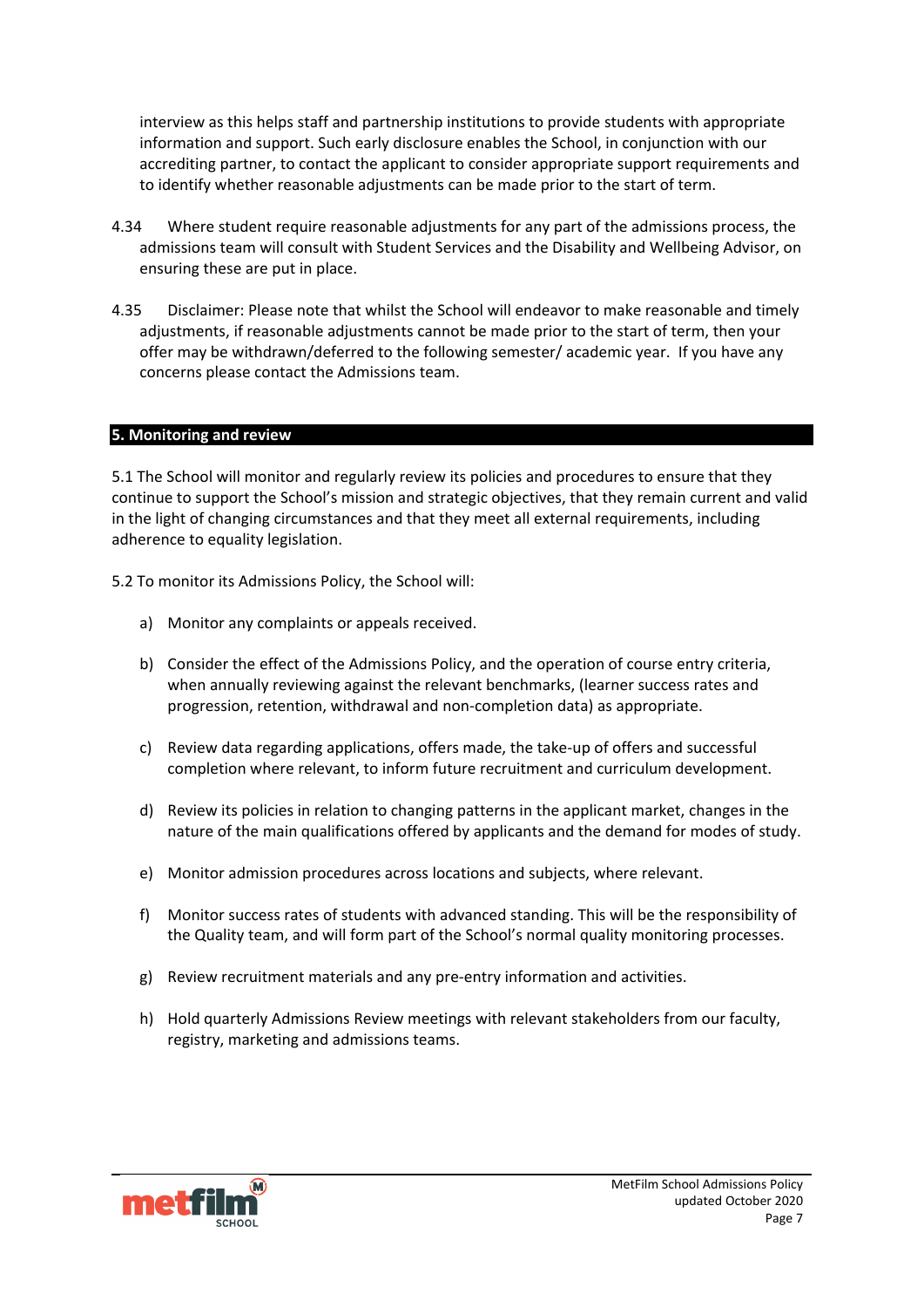#### **6. Staff development**

- 6.1 The School is committed to ensuring that all those involved in recruitment and admissions are competent to undertake their roles and responsibilities.
- 6.2 Staff development and training sessions are held for staff involved in admissions to update knowledge and expertise in the light of changing circumstances.
- 6.3 Staff participate in national agendas through membership of various professional bodies, through workshops and conferences and are committed to sharing good practice locally and with collaborative partners.

#### **7. Complaints & appeals**

#### **Appeals**

- 7.1 In selecting students, admissions staff aim to reach decisions which are fair and consistent in relation to the published entry criteria, the evidence the applicant presents of their academic and/or professional qualifications and which consider any specific skills or experiences which are essential or desirable for the course in question. Applicants who may wish to appeal against an admissions decision should follow the below procedure:
- 7.2 An applicant must seek formal feedback from the admissions team before deciding whether or not he/she has grounds to appeal the admissions decision.
- 7.3 The applicant should then request an appeal form to fill in, detailing the nature of their appeal.
- 7.4 Appeals must be received within 20 working days following the provision of feedback from the admissions team member supervising the application.
- 7.5 Appeals will only be considered if they are submitted by the applicants themselves. MetFilm School will not consider appeals from third parties, such as parents or guardians, unless we receive permission from the individual applicant in writing.
- 7.6 Appeals from ScreenSpace students should be considered and processed through our accrediting partners processes.
- 7.7 There is no formal appeals process for students on short courses. Appeals and complaints from applicants on short courses should instead be considered under the Complaints from the [General Public Policy.](https://www.metfilmschool.ac.uk/whymetfilm/homewhymetfilmschool/policies-key-documents/#CMOGP)
- 7.8 An appeal should be submitted in writing to the Head of Admissions, MetFilm School, Ealing Studios, Ealing Green, London W5 5EP, or by email to info@metfilmschool.co.uk, stating clearly the grounds for appeal.
- 7.9 The following are acceptable grounds for appeal:
	- a) Procedural error where the process leading to the decision being appealed against was not conducted in accordance with this admissions policy, such that there is reasonable doubt as to whether the outcome might have been different had the error not occurred.

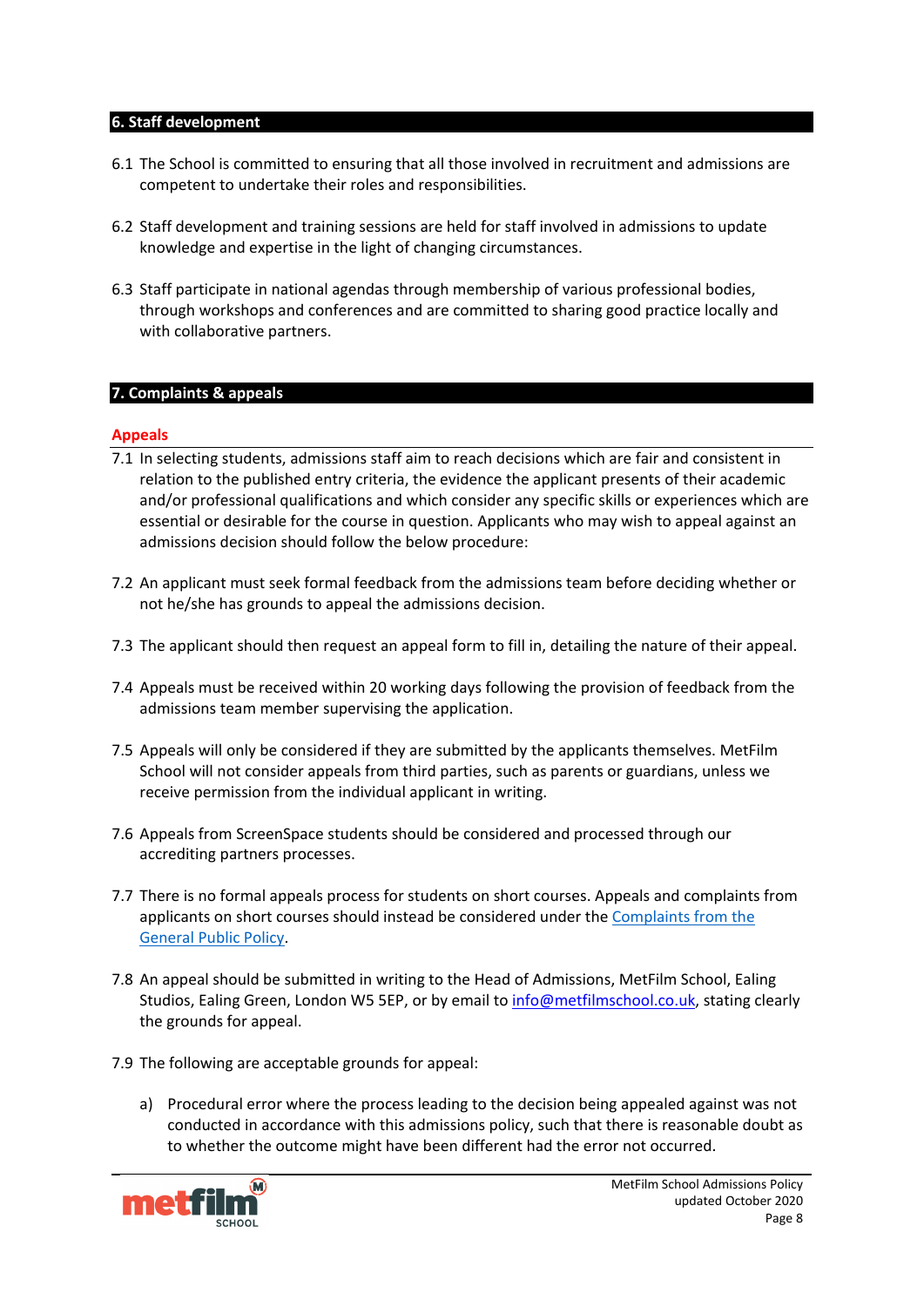- b) Exceptional circumstances, illness, or other relevant factors that had, for good reason, not been made known at the time of application or had not been taken into account properly.
- 7.10 The Head of Admissions, or nominee, will screen each submission in the first instance to determine if there are sufficient grounds for appeal. If it is judged that there may be grounds for appeal, they will escalate the appeal to the Commercial Director, or nominee.
- 7.11 The School will automatically reject appeals which do not, in the judgement of the Head of Admissions, meet the grounds above, or are made on the basis of any of the below:
	- a) Appeals against the academic judgement of selectors.
	- b) The retrospective reporting of extenuating circumstances that might have been reasonably made known at the time of application.
	- c) Failure by the applicant to attain the entry qualifications specified as conditions of the offer.
- 7.12 If an appeal is to be heard and additional information is required, the applicant will be informed in writing and provided with an appropriate deadline by which to submit the information.
- 7.13 An Appeals Panel, consisting of the Director and Commerical Director as well as the relevant course leader, will be convened at MetFilm School and will consider appeals as appropriate. The Director and Commercial Director will make a decision based on the evidence submitted, in consultation with relevant course leaders.
- 7.14 The applicant will be informed in writing of the outcome of the appeal within 20 working days of submission of their appeal form, and given an explanation for the decision which has been reached. The decision of the Appeals Panel is final and there is no further right of appeal.

# **Complaints**

- 7.15 MetFilm School's aim is to consider all applications fairly, equitably, professionally and in a timely fashion.
- 7.16 If an applicant is dissatisfied with the way their application has been handled or the behavior of any member of staff during the admissions process, then in the first instance they should seek informal resolution with the admissions manager they have been allocated.
- 7.17 If this has not been successful or if the applicant feels this is not possible to do, then the applicant should submit a complaint in writing to [complaints@metfilmschool.ac.uk.](mailto:complaints@metfilmschool.ac.uk)
- 7.18 As per the appeals section above, complaints and appeals from ScreenSpace applicants should be handled in line with our accrediting partners' policies and procedures. Appeals and complaints from Short Course applicants should be considered under th[e Complaints from](https://www.metfilmschool.ac.uk/whymetfilm/homewhymetfilmschool/policies-key-documents/#CMOGP)  [Members of the General Public Policy.](https://www.metfilmschool.ac.uk/whymetfilm/homewhymetfilmschool/policies-key-documents/#CMOGP)
- 7.19 You will be sent a confirmation of receipt email within 5 working days.

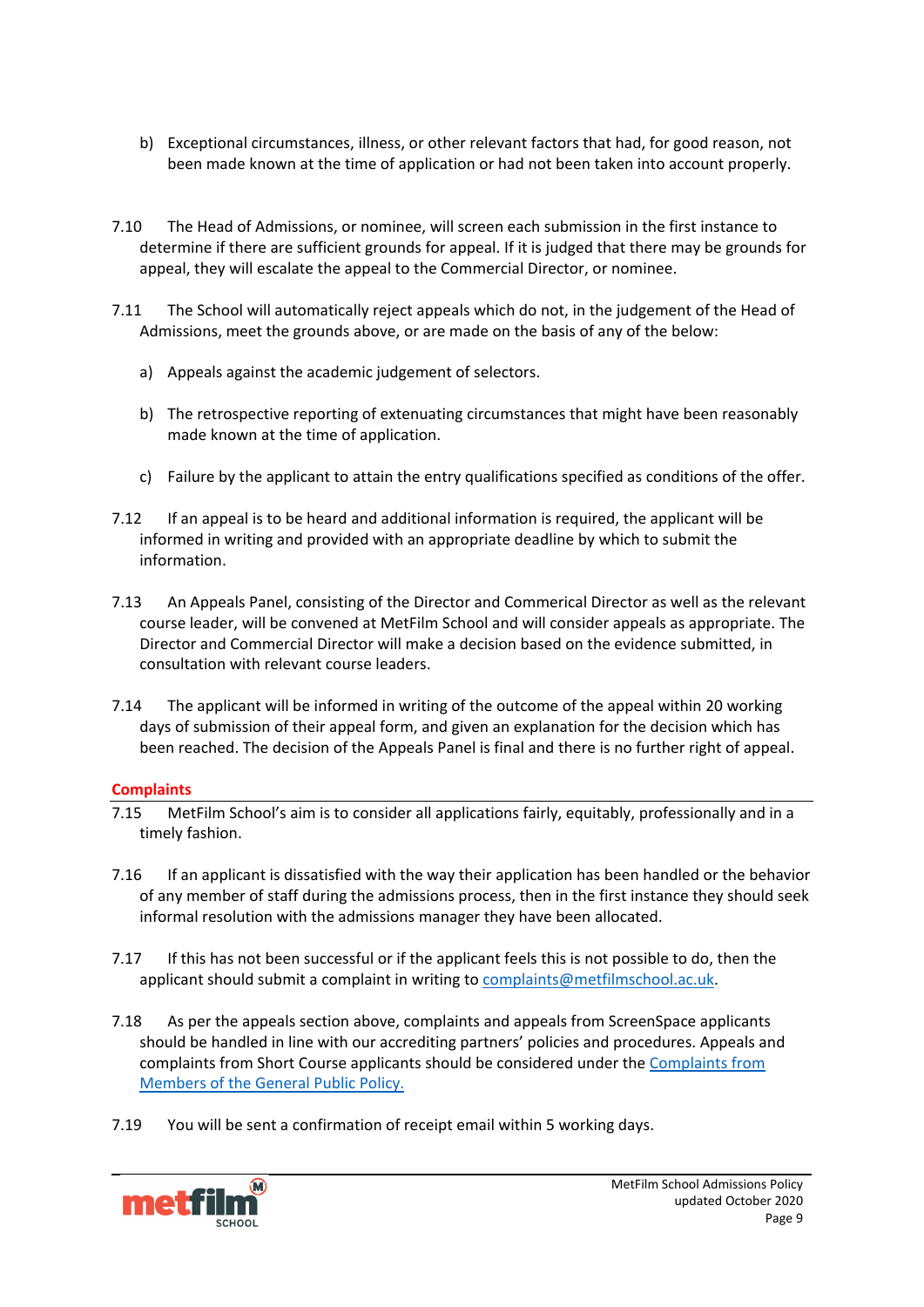- 7.20 Your complaint will be referred to the Commercial Director for consideration. You will be provided with a written response in writing within 20 working days.
- 7.21 If any complaints take the shape of an admissions appeal, it will be at the discretion of the Head of Admissions, or suitably senior nominee to address these complaints under the appeals procedure above.
- 7.22 The School records complaints made by applicants in limited detail, sufficient for analysis and reporting to allow the causes of complaints to be identified, addressed and, where appropriate, for training opportunities and improvements to be introduced.
- 7.23 The School will keep and dispose of records relating to admissions complaints and appeals in accordance with its Data Protection Policy.

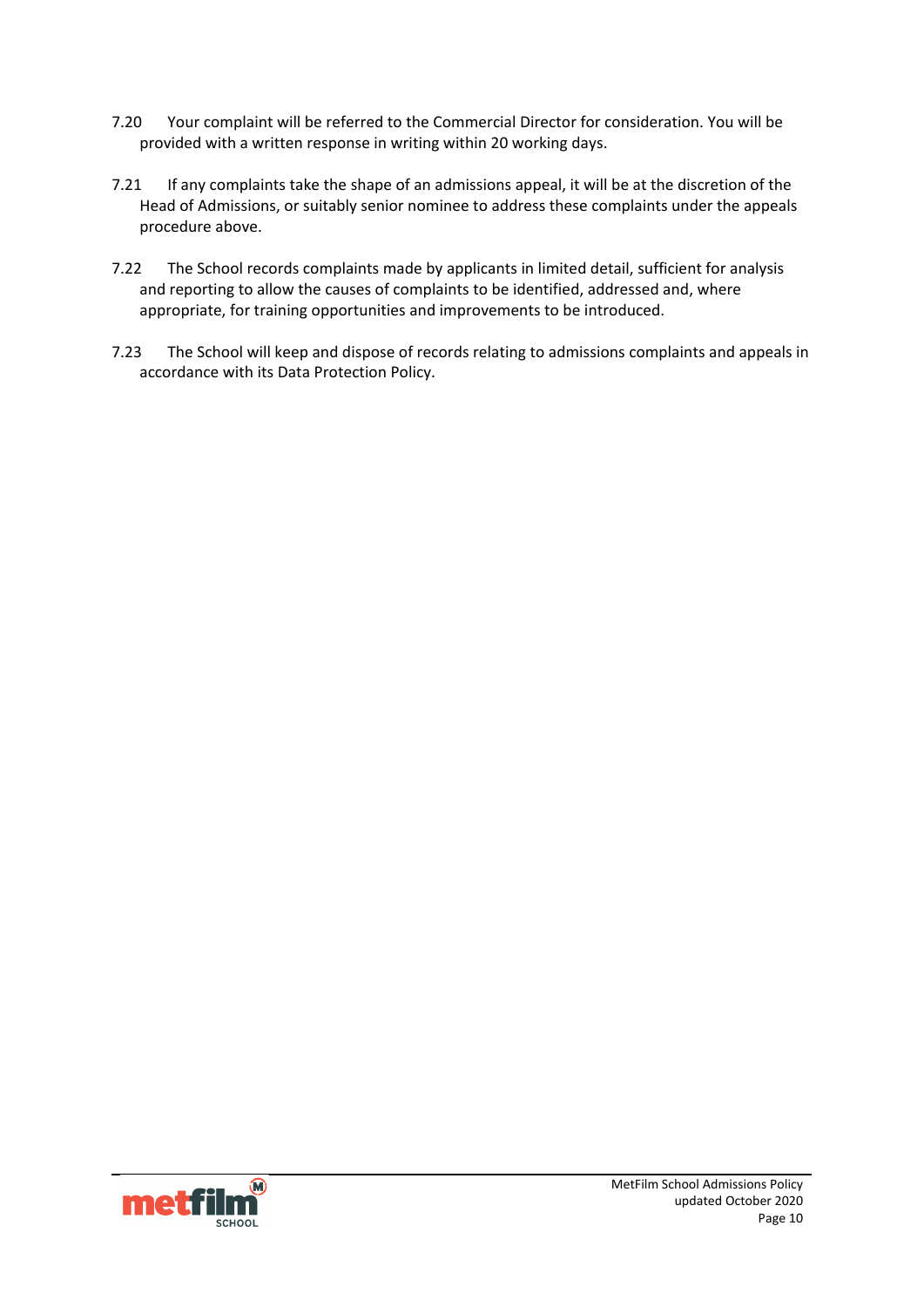# **Admissions Complaints and Appeals Form**

This form is used for formal complaints and appeals, where a resolution to the original complaint or appeal has not been found.

Have you familiarised yourself with the Admissions Policy (Y/N)

Have you sought informal resolution with your Admissions manager? (Y/N)

| Name:                | <b>D.O.B:</b>       |
|----------------------|---------------------|
| <b>Course Title:</b> | <b>Course Code:</b> |

### **Full Details of your Complaint or appeal**

*(include names, dates, time and specific areas you would like to be addressed. If you wish to make an appeal against an admissions decision please indicate which of the grounds outlined in the policy you wish to base your appeal on. Please also include any documentary evidence such as emails by attaching it to this form)*

Please turn over and complete in full.